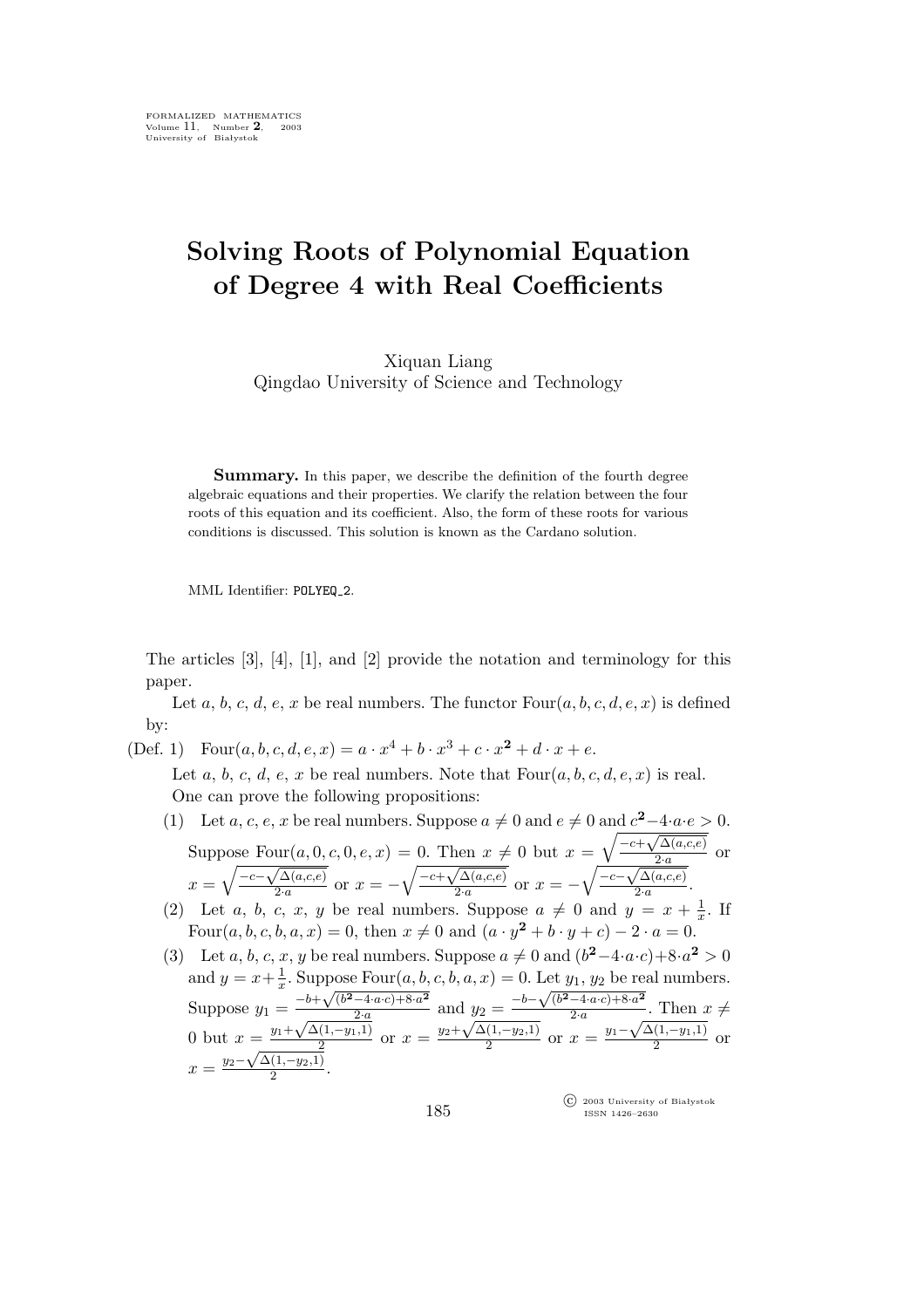## 186 xiquan liang

- (4) For every real number x holds  $x^3 = x^2 \cdot x$  and  $x^3 \cdot x = x^4$  and  $x^2 \cdot x^2 = x^4$ .
- (5) For all real numbers x, y such that  $x + y \neq 0$  holds  $(x + y)^4 = (x^3 + (3 \cdot$  $y \cdot x^2 + 3 \cdot y^2 \cdot x + (x^3 + (3 \cdot y \cdot x^2 + 3 \cdot y^2 \cdot x) + y^3) \cdot y$ .
- (6) For all real numbers x, y such that  $x + y \neq 0$  holds  $(x + y)^4 = x^4 + (4 \cdot$  $y \cdot x^3 + 6 \cdot y^2 \cdot x^2 + 4 \cdot y^3 \cdot x + y^4.$
- (7) Let  $a_1$ ,  $a_2$ ,  $a_3$ ,  $a_4$ ,  $a_5$ ,  $b_1$ ,  $b_2$ ,  $b_3$ ,  $b_4$ ,  $b_5$  be real numbers. Suppose that for every real number x holds  $Four(a_1, a_2, a_3, a_4, a_5, x) =$ Four( $b_1, b_2, b_3, b_4, b_5, x$ ). Then  $a_5 = b_5$  and  $((a_1 - a_2) + a_3) - a_4 =$  $((b_1 - b_2) + b_3) - b_4$  and  $a_1 + a_2 + a_3 + a_4 = b_1 + b_2 + b_3 + b_4$ .
- (8) Let  $a_1$ ,  $a_2$ ,  $a_3$ ,  $a_4$ ,  $a_5$ ,  $b_1$ ,  $b_2$ ,  $b_3$ ,  $b_4$ ,  $b_5$  be real numbers. Suppose that for every real number x holds  $Four(a_1, a_2, a_3, a_4, a_5, x)$  = Four( $b_1, b_2, b_3, b_4, b_5, x$ ). Then  $a_1 - b_1 = b_3 - a_3$  and  $a_2 - b_2 = b_4 - a_4$ .
- (9) Let  $a_1$ ,  $a_2$ ,  $a_3$ ,  $a_4$ ,  $a_5$ ,  $b_1$ ,  $b_2$ ,  $b_3$ ,  $b_4$ ,  $b_5$  be real numbers. Suppose that for every real number x holds  $Four(a_1, a_2, a_3, a_4, a_5, x)$ Four $(b_1, b_2, b_3, b_4, b_5, x)$ . Then  $a_1 = b_1$  and  $a_2 = b_2$  and  $a_3 = b_3$  and  $a_4 = b_4$ and  $a_5 = b_5$ .

Let  $a_1, x_1, x_2, x_3, x_4, x$  be real numbers. The functor  $Four0(a_1, x_1, x_2, x_3, x_4, x)$ is defined by:

(Def. 2) Four $0(a_1, x_1, x_2, x_3, x_4, x) = a_1 \cdot ((x - x_1) \cdot (x - x_2) \cdot (x - x_3) \cdot (x - x_4)).$ Let  $a_1, x_1, x_2, x_3, x_4, x$  be real numbers. One can verify that  $Four0(a_1, x_1, x_2, x_3, x_4, x)$  is real. One can prove the following propositions:

- (10) Let  $a_1, a_2, a_3, a_4, a_5, x, x_1, x_2, x_3, x_4$  be real numbers. Suppose  $a_1 \neq 0$ . Suppose that for every real number x holds  $Four(a_1, a_2, a_3, a_4, a_5, x) =$ Four0( $a_1, x_1, x_2, x_3, x_4, x$ ). Then  $\frac{a_1 \cdot x^4 + a_2 \cdot x^3 + a_3 \cdot x^2 + a_4 \cdot x + a_5}{a_1}$  $\frac{a_3 \cdot x^2 + a_4 \cdot x + a_5}{a_1} = ((x^2 \cdot x^2 - (x_1 +$  $(x_2 + x_3) \cdot (x_2 \cdot x_1) + (x_1 \cdot x_3 + x_2 \cdot x_3 + x_1 \cdot x_2) \cdot x_2 - x_1 \cdot x_2 \cdot x_3 \cdot x - (x - x_1) \cdot x_1 + x_2 \cdot x_3 \cdot x_1 + x_3 \cdot x_2 + x_4 \cdot x_3 + x_4 \cdot x_4$  $x_1) \cdot (x - x_2) \cdot (x - x_3) \cdot x_4.$
- (11) Let  $a_1, a_2, a_3, a_4, a_5, x, x_1, x_2, x_3, x_4$  be real numbers. Suppose  $a_1 \neq 0$ . Suppose that for every real number x holds  $Four(a_1, a_2, a_3, a_4, a_5, x) =$ Four0( $a_1, x_1, x_2, x_3, x_4, x$ ). Then  $\frac{a_1 \cdot x^4 + a_2 \cdot x^3 + a_3 \cdot x^2 + a_4 \cdot x + a_5}{a_1}$  $\frac{a_3 \cdot x^2 + a_4 \cdot x + a_5}{a_1} = (((x^4 - (x_1 +$  $(x_2 + x_3 + x_4) \cdot x^3 + (x_1 \cdot x_2 + x_1 \cdot x_3 + x_1 \cdot x_4 + (x_2 \cdot x_3 + x_2 \cdot x_4) + x_3 \cdot x_4) \cdot$  $(x^2) - (x_1 \cdot x_2 \cdot x_3 + x_1 \cdot x_2 \cdot x_4 + x_1 \cdot x_3 \cdot x_4 + x_2 \cdot x_3 \cdot x_4) \cdot x) + x_1 \cdot x_2 \cdot x_3 \cdot x_4.$
- (12) Let  $a_1$ ,  $a_2$ ,  $a_3$ ,  $a_4$ ,  $a_5$ ,  $x_1$ ,  $x_2$ ,  $x_3$ ,  $x_4$  be real numbers. Suppose  $a_1 \neq 0$  and for every real number x holds  $Four(a_1, a_2, a_3, a_4, a_5, x)$ Four0( $a_1, x_1, x_2, x_3, x_4, x$ ). Then  $\frac{a_2}{a_1} = -(x_1 + x_2 + x_3 + x_4)$  and  $\frac{a_3}{a_1}$  $x_1 \cdot x_2 + x_1 \cdot x_3 + x_1 \cdot x_4 + (x_2 \cdot x_3 + x_2 \cdot x_4) + x_3 \cdot x_4$  and  $\frac{a_4}{a_1} =$  $-(x_1 \cdot x_2 \cdot x_3 + x_1 \cdot x_2 \cdot x_4 + x_1 \cdot x_3 \cdot x_4 + x_2 \cdot x_3 \cdot x_4)$  and  $\frac{a_5}{a_1} = x_1 \cdot x_2$ .  $x_3 \cdot x_4$ .
- (13) Let a, k, y be real numbers. Suppose  $a \neq 0$ . Suppose that for every real number x holds  $x^4 + a^4 = k \cdot a \cdot x \cdot (x^2 + a^2)$ . Then  $(y^4 - k \cdot y^3 - k \cdot y) + 1 = 0$ .